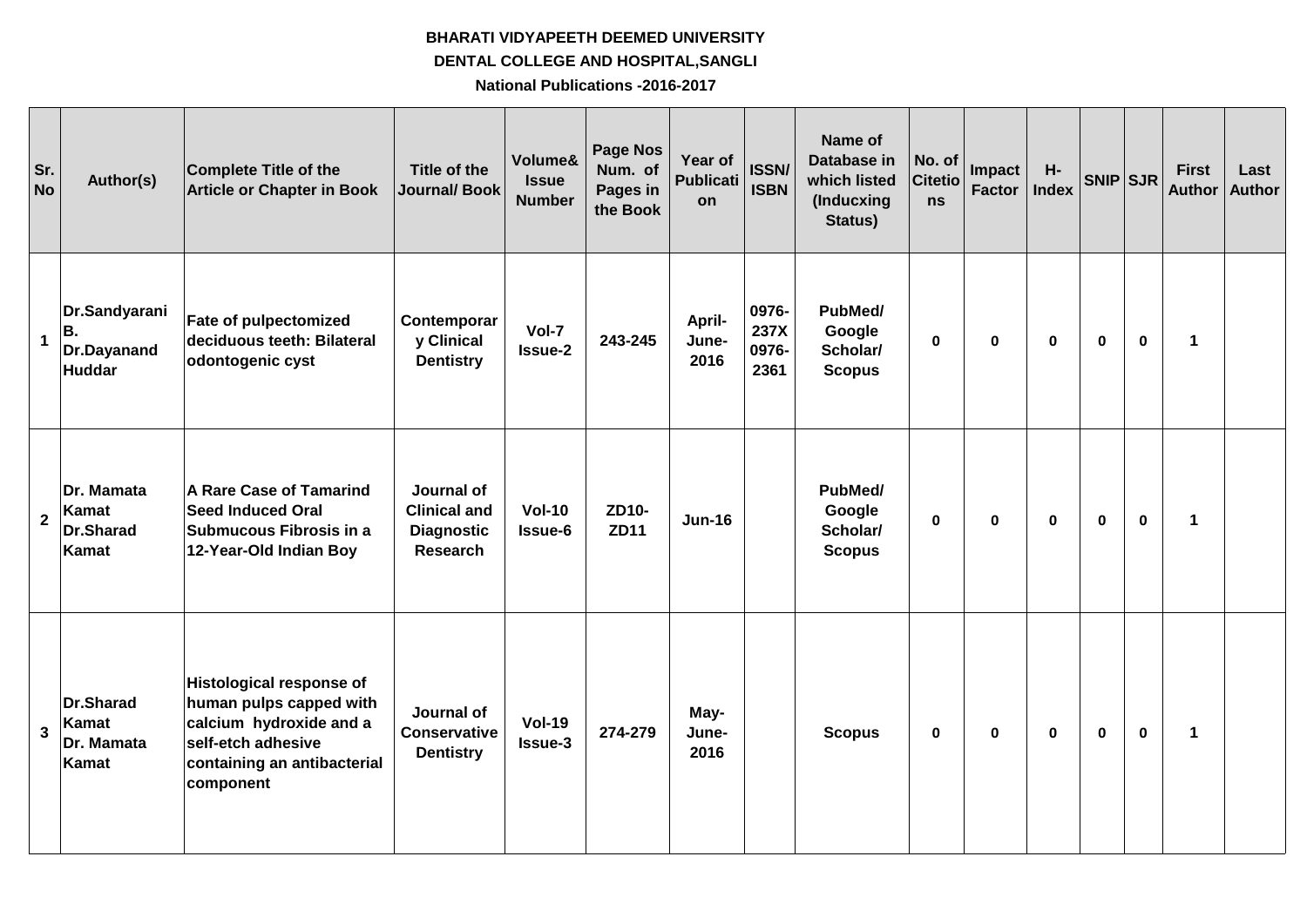| $\overline{\mathbf{4}}$ | Dr. Kamal<br>Shigli           | <b>Future of Dental Graduates</b><br>$\sf lin$ India                                                                                                                                                                                               | Journal of<br><b>Applied</b><br><b>Dental and</b><br><b>Medical</b><br><b>Sciences</b> | $Vol-02$<br>Issue-03      | $\overline{\mathbf{4}}$     | July-Sep 2454-<br>2016 | 2288                     | <b>Index</b><br>Copernicus/G<br>oogle Scholar                        | $\mathbf 0$  | $\mathbf 0$  | $\mathbf{0}$ | $\mathbf{0}$ | $\mathbf 0$ | $\mathbf 1$ |  |
|-------------------------|-------------------------------|----------------------------------------------------------------------------------------------------------------------------------------------------------------------------------------------------------------------------------------------------|----------------------------------------------------------------------------------------|---------------------------|-----------------------------|------------------------|--------------------------|----------------------------------------------------------------------|--------------|--------------|--------------|--------------|-------------|-------------|--|
| 5                       | Dr.Kamal Shigli               | Do Early Replacement of<br><b>Teeth In Edentulous</b><br><b>Individuals have An Impact</b><br>on Bone Remodeling???                                                                                                                                | <b>University</b><br>Journal of<br><b>Dental</b><br><b>Sciences</b>                    | $Vol-2$<br><b>Issue-2</b> | 02 to 05                    | <b>Aug-16</b>          | $\overline{\phantom{0}}$ |                                                                      | 0            | 0            | 0            | 0            | $\mathbf 0$ | 1           |  |
| 6                       | Dr.Kamal Shigli               | <b>Hollow bulb obturator for</b><br>congenital velopharyngeal<br>insufficiency                                                                                                                                                                     | Journal of<br>Interdisciplin<br>ary Dentistry                                          | <b>Vol-06</b><br>Issue-02 | 75-79                       | Aug-16                 | 2229-<br>5194            | Index<br>Copernicus/Indi<br>an Science<br><b>Abstracts</b>           | $\mathbf{0}$ | $\mathbf 0$  | $\mathbf{0}$ | $\mathbf{0}$ | $\mathbf 0$ | 1           |  |
| $\overline{7}$          | Dr. Mahesh<br><b>Khairnar</b> | <b>Comparative Evaluation of</b><br><b>Efficacy of Three Different</b><br><b>Herbal Toothpastes on</b><br><b>Salivary Alkaline</b><br><b>Phosphatase and Salivary</b><br><b>Acid Phosphatase-A</b><br><b>Randomized Controlled</b><br><b>Trial</b> | Journal of<br><b>Clinical and</b><br><b>Diagnostic</b><br><b>Research</b>              | Vol-<br><b>Issue</b>      | <b>ZC69-</b><br><b>ZC73</b> | Sep-16                 |                          | Pubmed/<br>Scopus/<br>Google Scholar                                 | $\mathbf{0}$ | $\mathbf 0$  | $\mathbf{0}$ | $\mathbf{0}$ | $\mathbf 0$ | $\mathbf 1$ |  |
| 8                       | Dr.Kamal Shigli               | <b>Evaluation the efficacy of</b><br>denture cleansing materials<br>in removal of tea and<br>turmeric stain: An in vitro<br>study                                                                                                                  | Indian<br>Journal of<br><b>Dental</b><br><b>Research</b>                               | <b>Vol-27</b><br>Issue-5  | 528-534                     | <b>Dec-16</b>          | $\overline{a}$           | Pubmed/<br>Medline/<br>Scopus/Index<br>Copernicus/Goo<br>gle Scholar | $\mathbf{0}$ | $\mathbf{0}$ | $\mathbf{0}$ | $\mathbf{0}$ | $\mathbf 0$ | $\mathbf 1$ |  |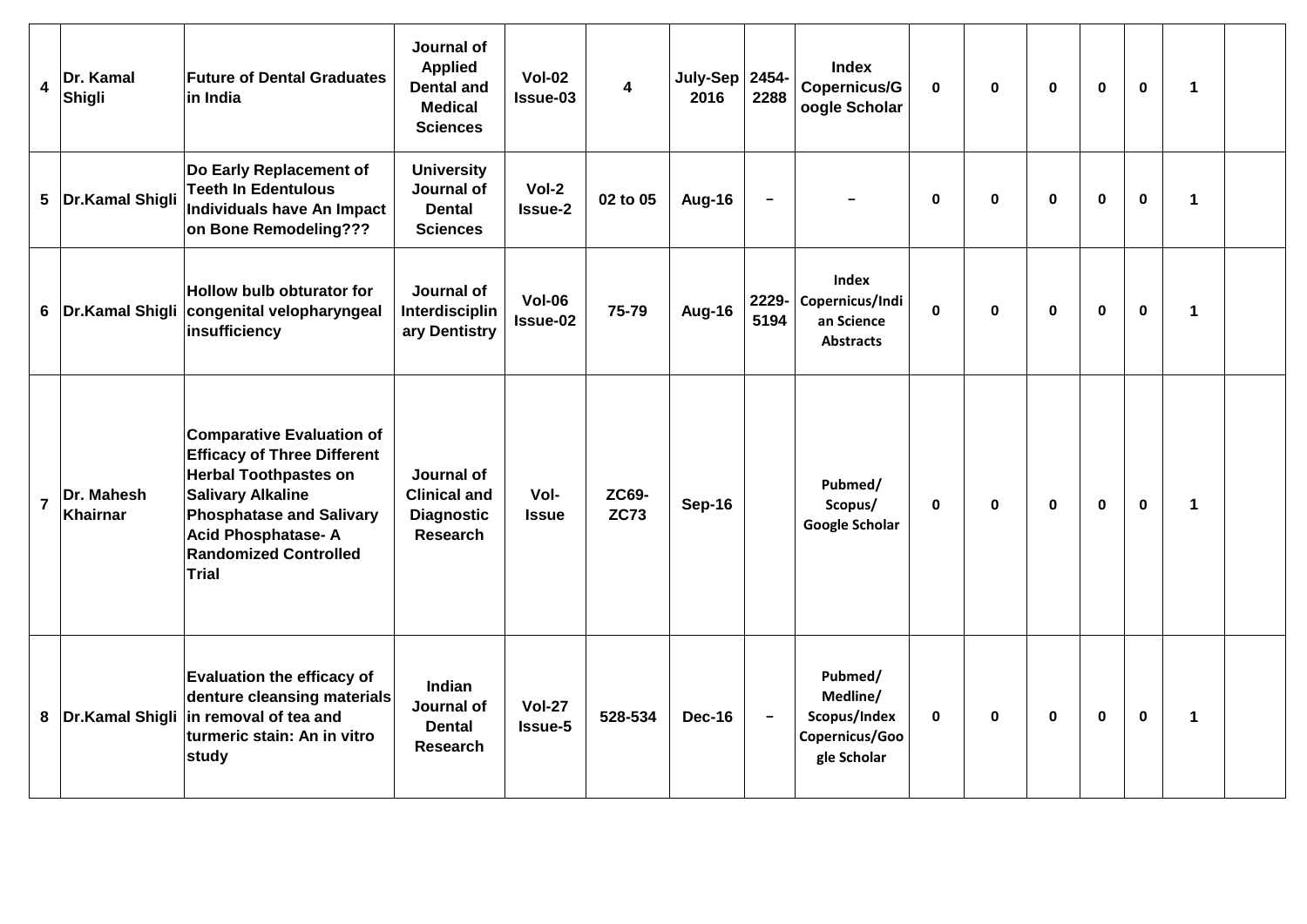| $9^{\circ}$ | Dr. Mahesh<br>Khairnar                                                        | <b>Updated BG Prasad</b><br>socioeconomic<br>classification for 2016                                                       | Journal of<br>Indian<br><b>Association</b><br>of Public<br><b>Health</b><br><b>Dentistry</b> | $Vol-14$<br><b>Issue-4</b> | 469-470 | <b>Dec-16</b> |               | Google Scholar                          | 0 | 0           | 0           | 0           | 0           | 1           |             |
|-------------|-------------------------------------------------------------------------------|----------------------------------------------------------------------------------------------------------------------------|----------------------------------------------------------------------------------------------|----------------------------|---------|---------------|---------------|-----------------------------------------|---|-------------|-------------|-------------|-------------|-------------|-------------|
| 10          | Dr. Mamata<br>Kamat                                                           | Necrotizing<br>Sialometaplasia of Palate<br>with Belligerent Clinical<br><b>Stance: A Case Report and</b><br><b>Review</b> | Indian<br>Journal of<br><b>Dental</b><br><b>Sciences</b>                                     | Vol-8<br>Issue-            | 246-248 | <b>Dec-16</b> | 0976-<br>4003 | Google Scholar /<br><b>Copernicus</b>   | 0 | $\mathbf 0$ | $\mathbf 0$ | $\mathbf 0$ | $\mathbf 0$ | $\mathbf 1$ |             |
| 11          | Dr. Swapnil<br>Chopade                                                        | Pier abutment: Break the<br>stress                                                                                         | <b>Annals of</b><br>Prosthodonti<br>cs &<br><b>Restorative</b><br><b>Dentistry</b>           | Vol-2<br><b>Issue-4</b>    | 126-128 | <b>Dec-16</b> | 2455-<br>8486 | Google Scholar                          | 0 | 0           | $\mathbf 0$ | 0           | 0           |             | $\mathbf 1$ |
| 12          | Dr. Sanjay<br><b>Byakodi</b>                                                  | Verruciform xanthoma of<br>the tongue                                                                                      | <b>National</b><br>Journal of<br><b>Maxillofacial</b><br><b>Surgery</b>                      | Vol-7<br><b>Issue-2</b>    | 104-106 | <b>Dec-16</b> | 0975-<br>5950 | Google<br><b>Scholar</b><br>/Pubmed     |   |             |             |             |             | 1           |             |
| 13          | Dr. Uma Datar-<br>Chougule<br>Dr. Mamata<br>Kamat<br>Dr. Sampada<br>Kainitkar | <b>Role of deeper sections in</b><br>diagnosis of unicystic<br>amelobastoma: A Case<br>Report                              | Journal of<br><b>Scientific</b><br><b>Dentistry</b>                                          | Vol-6<br><b>Issue-2</b>    | 56-59   | <b>Dec-16</b> |               | Google<br>Scholar/<br><b>Copernicus</b> |   |             |             |             |             | 1           |             |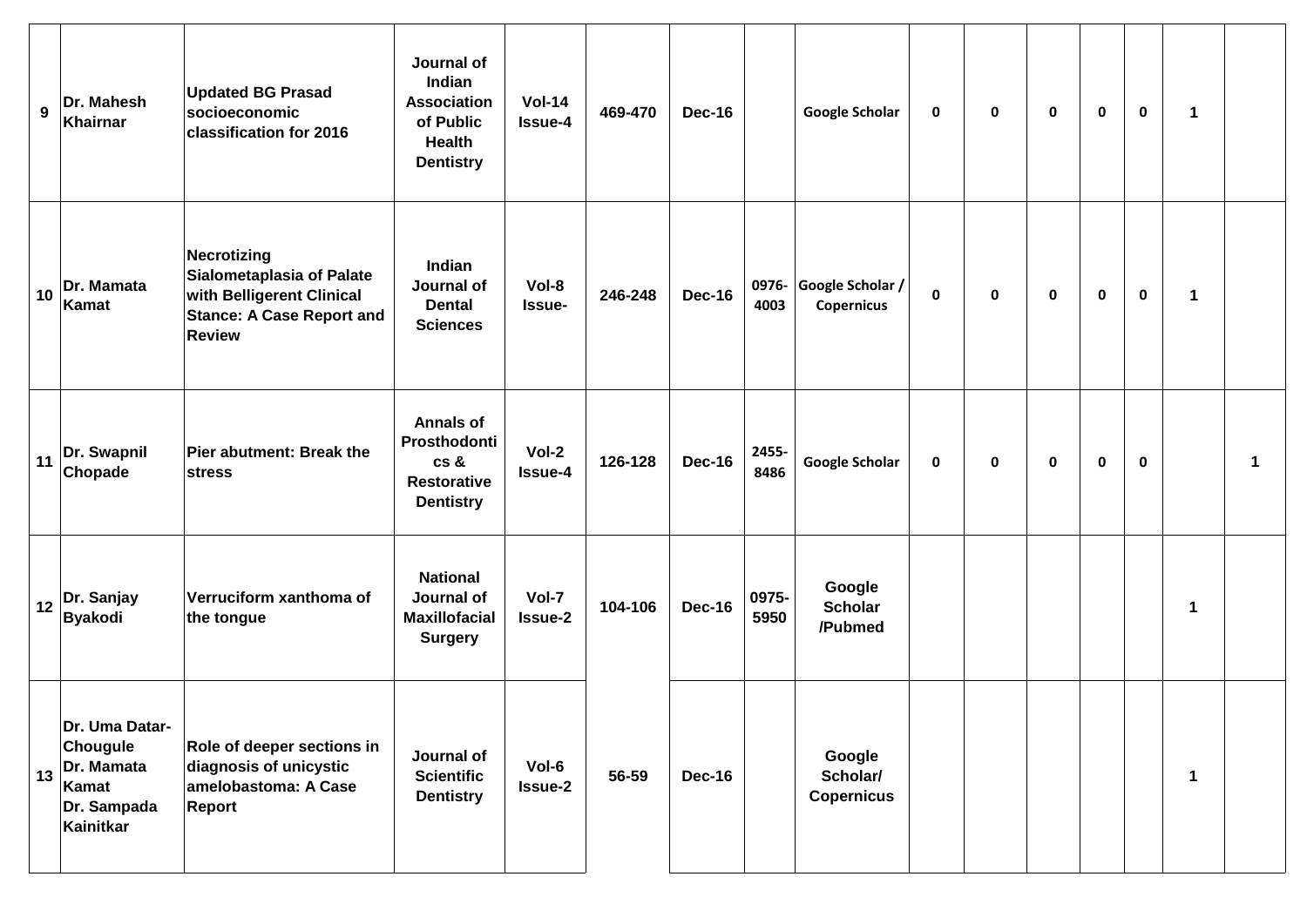|    | 14 Dr.Kamal Shigli                            | Case-baed learning: A<br>study to ascertain the<br>effectiveness in enhancing<br>the knowledge among<br>interns of an Indian denta<br>institute      | The Journal<br>of Indian<br>Prosthodonti<br>c Society                     | <b>Vol-17</b><br>Issue-01       | 29-34                | $Jan-17$      | 0972-<br>4052 | Pubmed/<br>Scopus/<br>Index<br>Copernicus/DOA                | $\mathbf{0}$ | $\mathbf{0}$ | $\mathbf{0}$ | $\mathbf{0}$ | $\mathbf 0$ | $\mathbf 1$ |          |
|----|-----------------------------------------------|------------------------------------------------------------------------------------------------------------------------------------------------------|---------------------------------------------------------------------------|---------------------------------|----------------------|---------------|---------------|--------------------------------------------------------------|--------------|--------------|--------------|--------------|-------------|-------------|----------|
| 15 | Dr. Uma Datar-<br>Chougule                    | <b>Oral Carcinoma</b><br><b>Cuniculatum: A New Entity</b><br>in the Clinicopathological<br><b>Spectrum of Oral</b><br><b>Squamous Cell Carcinoma</b> | Journal of<br><b>Clinical and</b><br><b>Diagnostic</b><br><b>Research</b> | <b>Vol-11</b><br>Issue-01       | ZD37-<br><b>ZD39</b> | <b>Jan-17</b> |               | Pubmed/<br>Scopus/<br>Google Scholar/<br>Index<br>Copernicus | $\mathbf 0$  | 0.3          | $\mathbf{0}$ | $\mathbf 0$  | $\mathbf 0$ | 1           |          |
| 16 | Dr. Mahesh<br>Khairnar<br>Dr Umesh<br>Wadgave | <b>Kuppuswamy's Socio-</b><br><b>Economic Status Scale: A</b><br><b>Revision of Occupation</b><br>and Income Criteria for<br>2016                    | <b>Indaian</b><br>Journal of<br><b>Pediatrics</b>                         | <b>Vol-84</b><br><b>Issue-1</b> | 3 to 6               | $Jan-17$      |               | Pubmed/<br>Medline/<br>Scopus/<br><b>Google Scholar</b>      | $\mathbf{1}$ | 0.808        | $\mathbf 0$  | $\mathbf 0$  | $\mathbf 0$ | 1           |          |
| 17 | Dr. Mahesh<br><b>Khairnar</b>                 | <b>Efficacy of herbal</b><br>toothpastes on salivery pH<br>and salivery glucose-A<br>preliminary study                                               | Journal of<br>Ayurveda and<br>Integrative<br><b>Medicine</b>              | Vol-8<br><b>Issue-1</b>         | $3$ to $6$           | <b>Jan-17</b> | 0975-<br>9476 | Google<br>Scholar/Scopu<br>s/ PubMed                         | $\mathbf 0$  | $\mathbf 0$  | $\mathbf{0}$ | 0.79         | 0.3         | $\mathbf 1$ | $\bf{0}$ |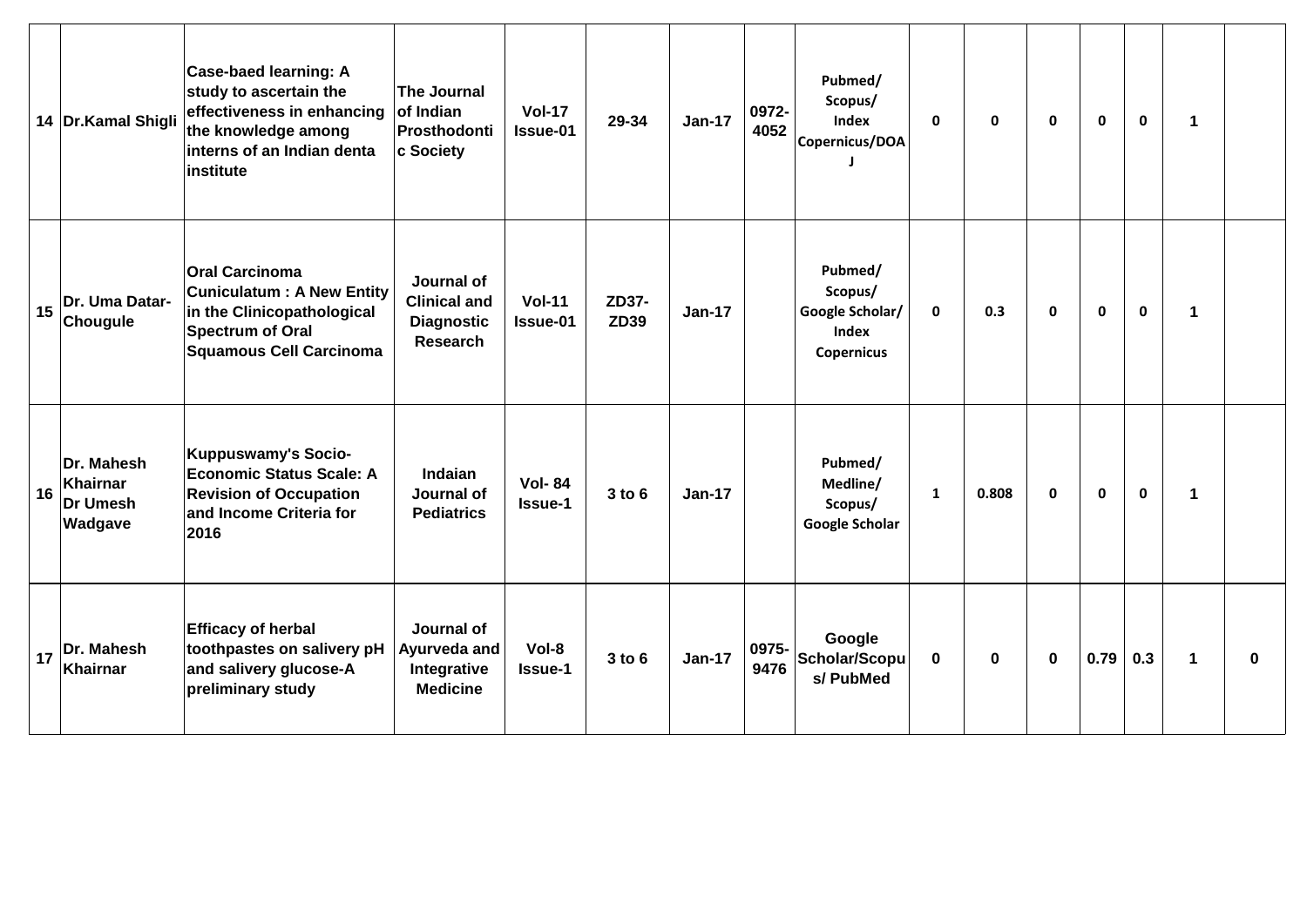| 18 | Dr. Sanjay<br><b>Byakodi</b>                                                                                           | <b>Glucose Levels and</b><br><b>Heamodynamic Changes in</b><br><b>Patients submitted to</b><br><b>Routine Dental Extraction</b><br>under Local Anesthesia<br>with and without<br><b>Adrenaline</b>                                                        | The Journal<br>Contempory<br><b>Dental</b><br><b>Practice</b>                 | <b>Vol-18</b><br><b>Issue-1</b> | 57-59                       | $Jan-17$               | 1526-<br>3711 | Google<br>Scholar/Scopu<br>s/ PubMed    |             |             |             |          |             | 1           |
|----|------------------------------------------------------------------------------------------------------------------------|-----------------------------------------------------------------------------------------------------------------------------------------------------------------------------------------------------------------------------------------------------------|-------------------------------------------------------------------------------|---------------------------------|-----------------------------|------------------------|---------------|-----------------------------------------|-------------|-------------|-------------|----------|-------------|-------------|
| 19 | Dr. Mahesh<br>Khairnar<br>Dr. Umesh<br>Wadgave                                                                         | <b>Level of Fluride in</b><br>Soil, Grain and Water in<br>Jalgaon District,<br>Maharashtra, India                                                                                                                                                         | Journal of<br><b>Clinical and</b><br><b>Diagnostic</b><br><b>Research</b>     | <b>Vol-11</b><br><b>Issue-2</b> | <b>ZC05-</b><br><b>ZC07</b> | Feb-17                 | 0973-<br>709x | Google<br>Scholar/<br>Scopus/Pubm<br>ed | $\bf{0}$    | 0.3         |             |          |             | $\mathbf 1$ |
|    | Dr. Banashree<br>Sankheshwari<br>Dr. Channaveer<br>20 Pattanshetti Dr.<br><b>Dayanand</b><br>Huddar<br>Dr. Rohit Dhole | <b>Evaluation of The</b><br><b>Transverse Strenth of</b><br><b>Denture Base Resins</b><br><b>Repaired with Conventional</b><br><b>Heat of Autopolymerising</b><br><b>Resins Under Different</b><br><b>Surface Treatments- An In</b><br><b>Vitro Study</b> | <b>National</b><br>Journal of<br>Integrated<br>Research in<br><b>Medicine</b> | <b>Vol-08</b><br><b>Issue-1</b> | 60-65                       | Jan-Feb-<br>17         | 0975-<br>9840 | <b>Scopus/Coper</b><br>nicus / J gate   | $\mathbf 0$ | 2.507       | $\mathbf 0$ | $\bf{0}$ | $\mathbf 0$ | $\mathbf 1$ |
| 21 | Dr. Mahesh<br><b>Khairnar</b>                                                                                          | <b>Research Misconduct: A</b><br><b>Negleted Plague</b>                                                                                                                                                                                                   | Indian<br>Journal of<br><b>Publin Health</b>                                  | <b>Vol-61</b><br><b>Issue-1</b> | 33-36                       | Jan-<br>March-<br>2017 | 2229-<br>7693 | Google<br>Scholar/<br>Scopus/Pubm<br>ed | $\mathbf 0$ | $\mathbf 0$ |             |          |             | $\mathbf 1$ |